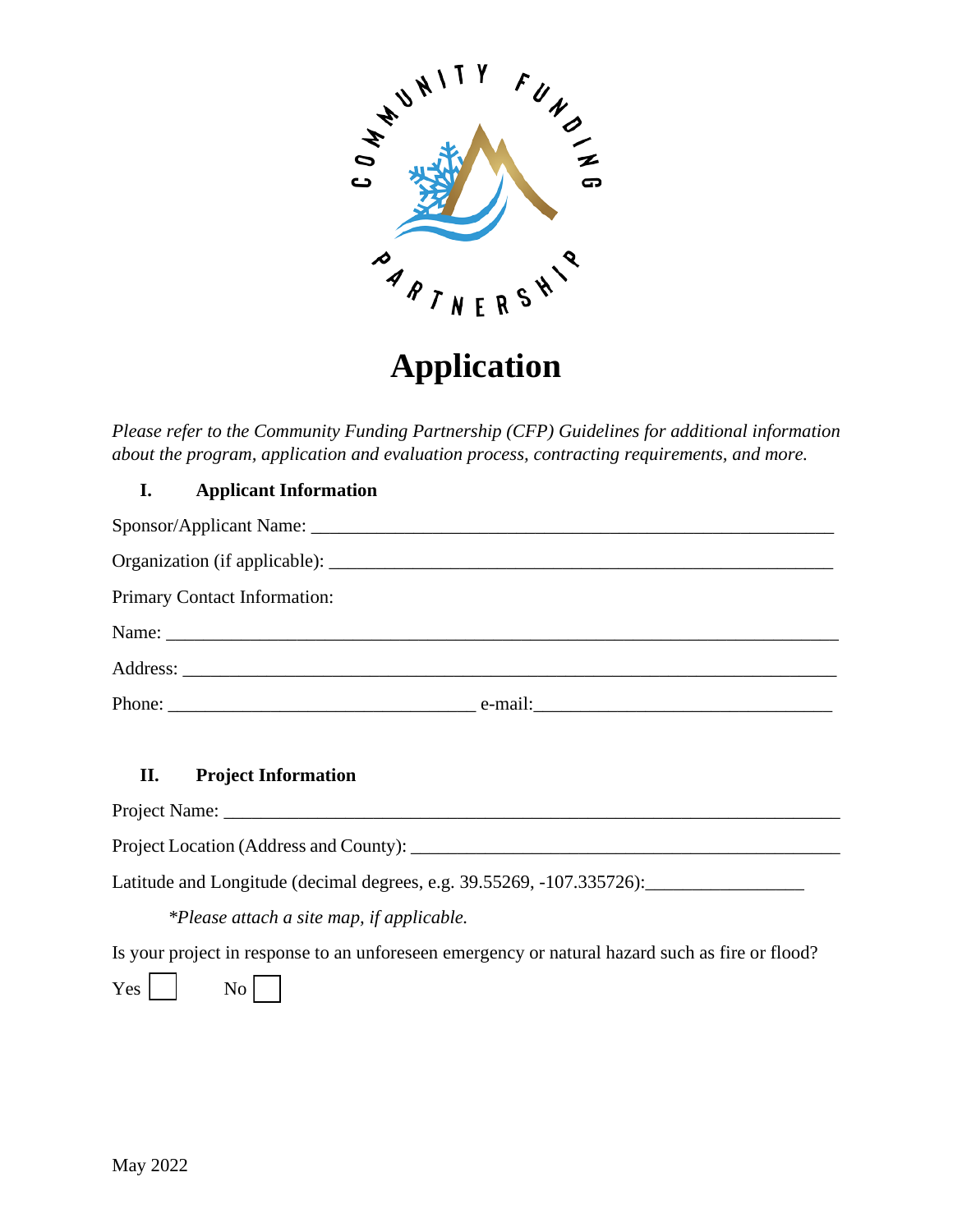If yes, please answer the following: Provide a summary of the emergency which caused the repair or rehabilitation to be necessary (150 words):

If yes, please answer the following: A description, with evidence, if possible, that deferred maintenance and/or neglect was not the cause of damage to the project (150 words):

Brief Project Summary (limit 150 words):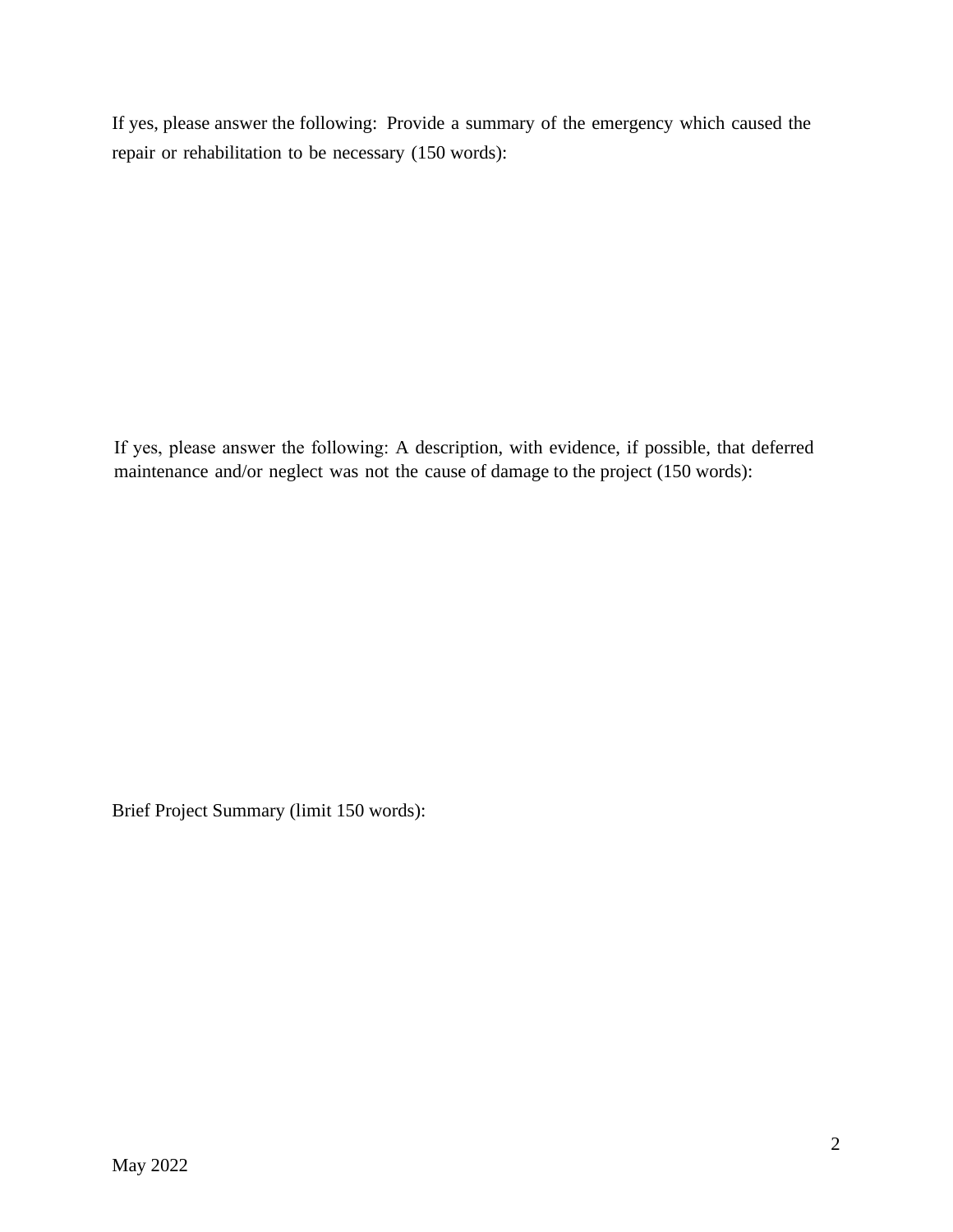| Project Timeline:                   |
|-------------------------------------|
| Anticipated Start Date:             |
| <b>Anticipated Completion Date:</b> |

Project Category(ies) Allocation: *Please identify which of the five prioritized funding categories your project requested funding will address (check all that apply):*

*Productive Agriculture Infrastructure Infrastructure Infrastructure Infrastructure Infrastructure Infrastructure Infrastructure Infrastructure Infrastructure Infrastructure Infrastructure Infrastru* 

*Watershed Health and Water Quality Conservation and Efficiency* 

Describe how the project objectives fit within the category(ies) selected above, and if multiple categories, identify approximate percentage allocation of the project to each category:

Project Partners: *List all partners involved with this project and their role in the proposed project.*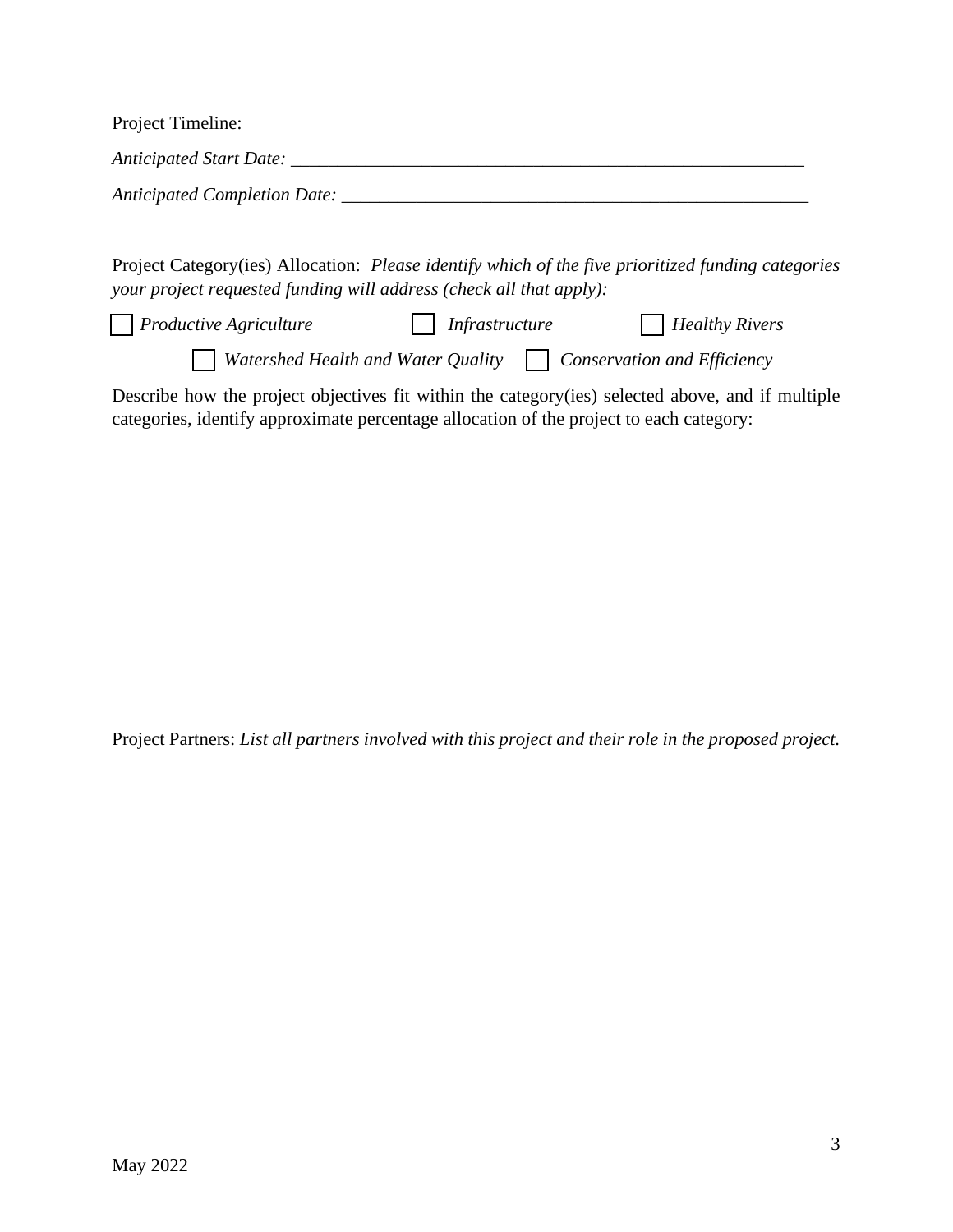Project Description and Tasks: *Provide a detailed description of the project including anticipated tasks and project milestones (ie study completion, permitting, design). For each task, please provide anticipated start and end dates. Attach additional documentation to the application if necessary. Identify any water rights associated with the project and the record owner of those water rights.* 

Project Success and Deliverables: *Please describe anticipated project deliverables and any measurable results of your project (ie AF of storage, efficiency savings/elimination of system losses, ft of stream protected, etc)*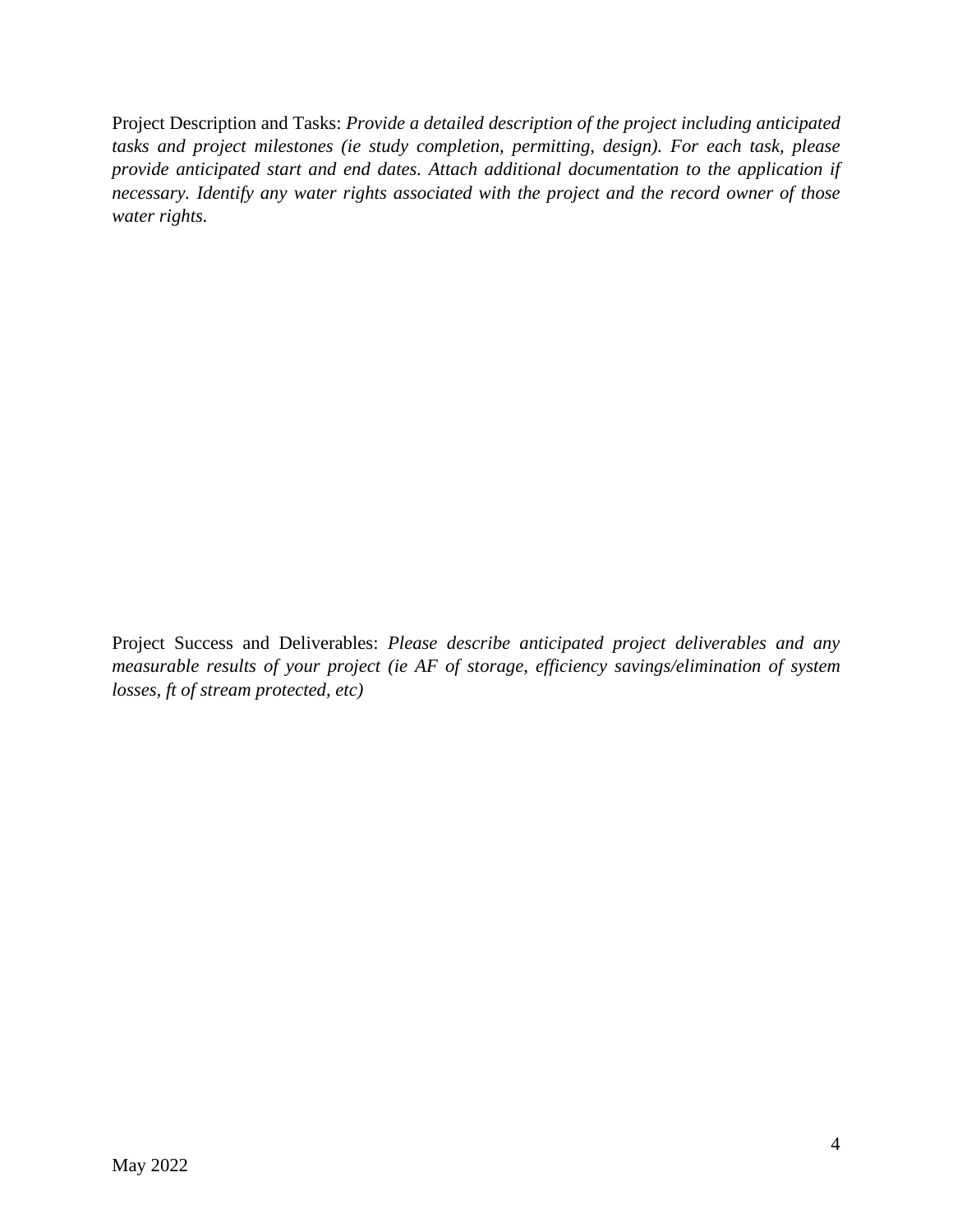Operations and Maintenance: *Please describe existing and planned operations and maintenance associated with the project (if relevant). How does this project impact operational costs? If operational costs are expected to increase, describe long-term plans to cover ongoing expenses.*

Anticipated Permitting Required for this Project: *Please describe any anticipated permitting requirements (include any local, state, federal or other permits anticipated and/or required for this project and the status of each permit at the time of application.)*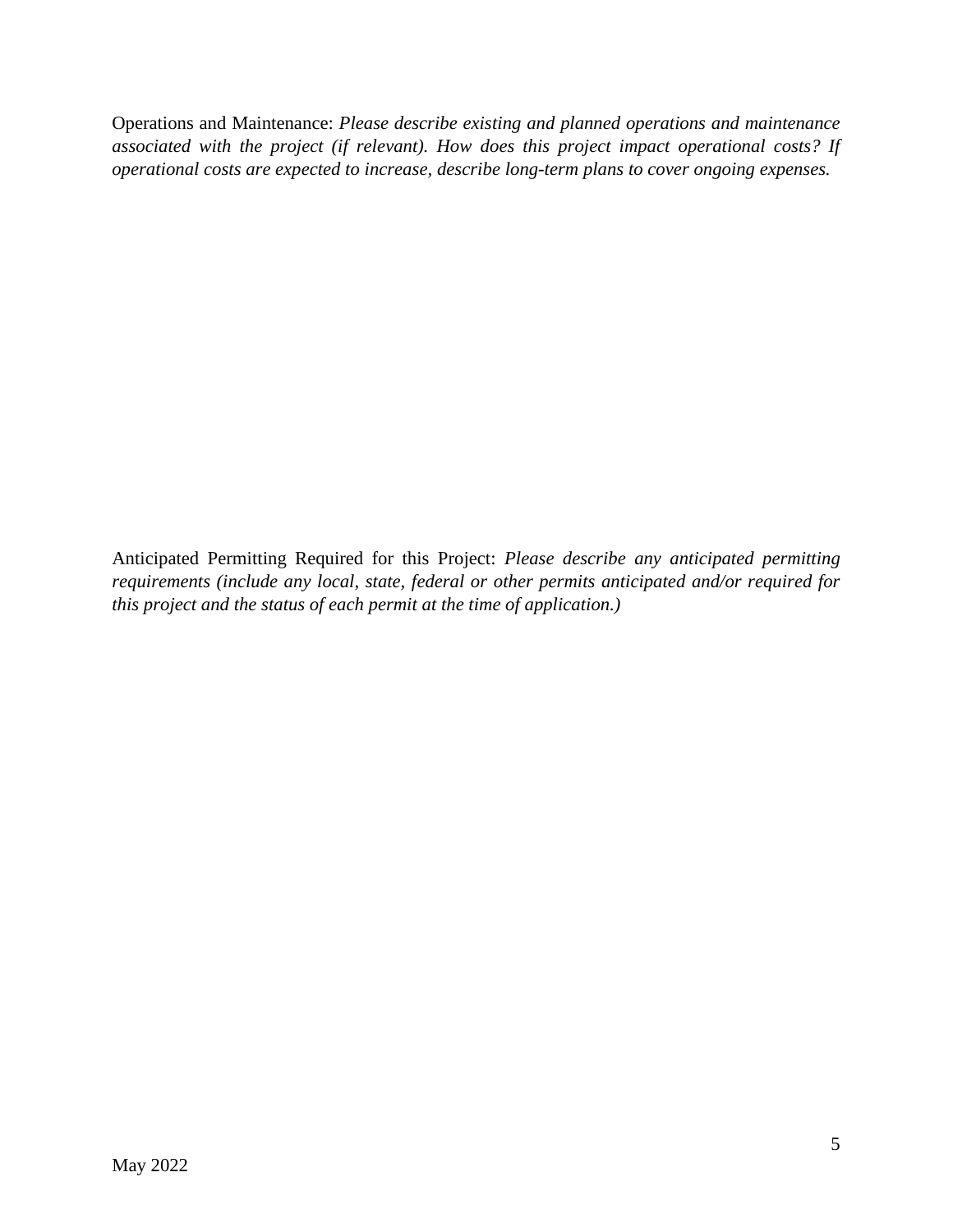## **III. Project Budget and Funding**

Total Project Cost: \_\_\_\_\_\_\_\_\_\_\_\_\_\_\_\_\_\_\_\_\_\_\_\_\_\_\_\_\_\_\_\_\_\_\_\_\_\_

Requested Contribution from River District: \_\_\_\_\_\_\_\_\_\_\_\_\_\_\_\_\_\_\_\_\_\_\_\_\_\_\_\_\_\_\_\_\_

Project Budget/Funding: *Please complete and attach the CFP budget worksheet in alignment with the tasks identified in the project description, including which funding sources and type (in-kind or cash) are being applied to each task. Attach additional documentation if appropriate.* 

Please provide a brief budget narrative. Include a description of in-kind services (if applicable). Additionally, include any potential changes, timeline to secure additional funding needs, unforeseen influencing factors, and other details not included in the budget worksheet:

Please describe planned efforts to meet the project budget. Should budget be exceeded please describe plan to cover additional costs.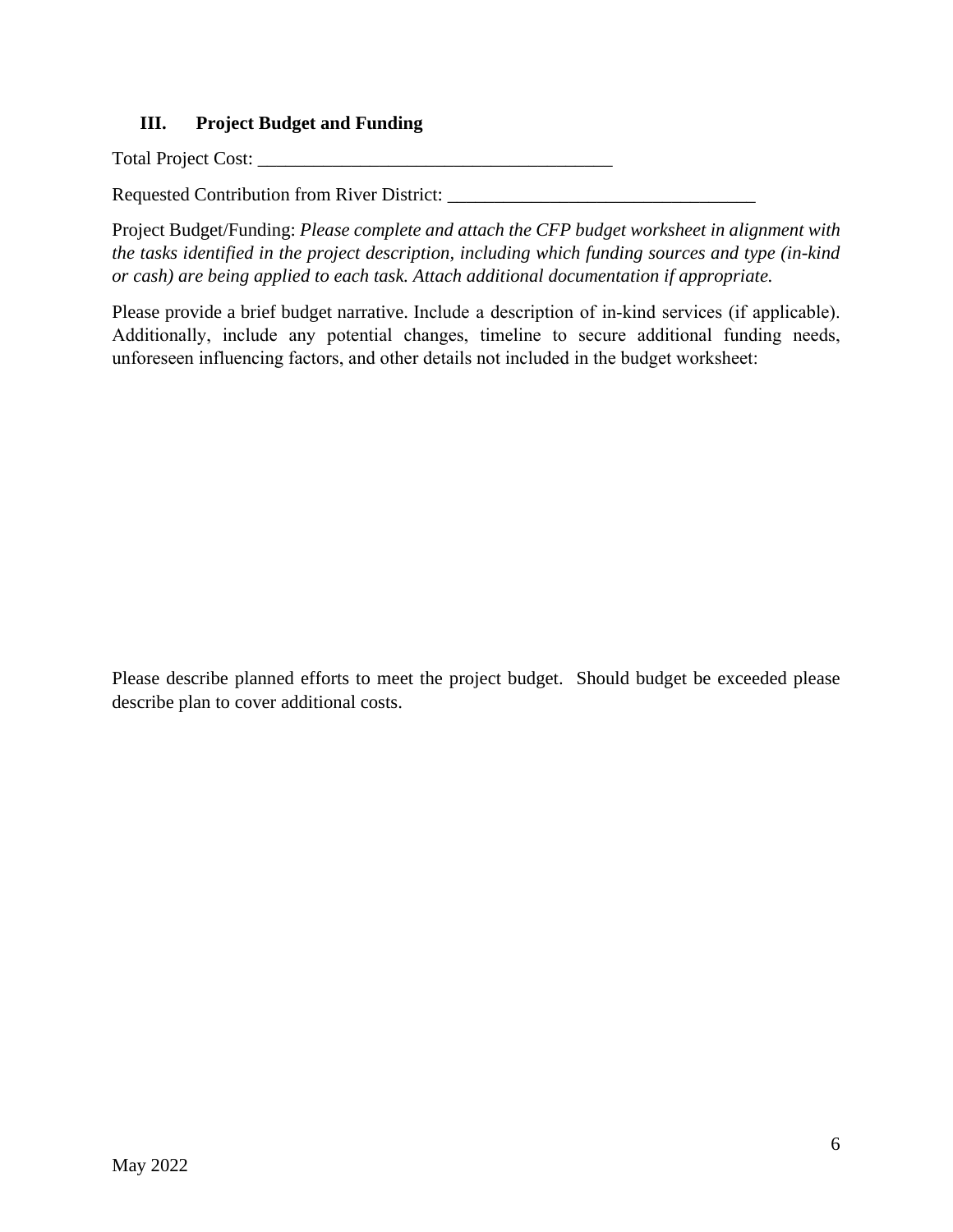Project Funding Distributions/Sequence of Payments: *Please review the standard method for funding distributions outlined in the CFP Program Guidelines document.* 

I have read and understand the CRD's standard disbursement method for the Community Funding Partnership Contract (please initial).

If the standard funding schedule does not work, please provide a detailed explanation why and what the preferred method of distribution of funds is for the applicant.

## **IV. Local Community Support**

Please attach letters of support from the board(s) of county commissioners in which the county(ies) the project is located and/or water from the project will be utilized, and where appropriate, the governing board of the municipality(ies) in which the project is located. Should a letter of support not be available from the appropriate local government(s), project proponent should provide detailed explanation of the reasons.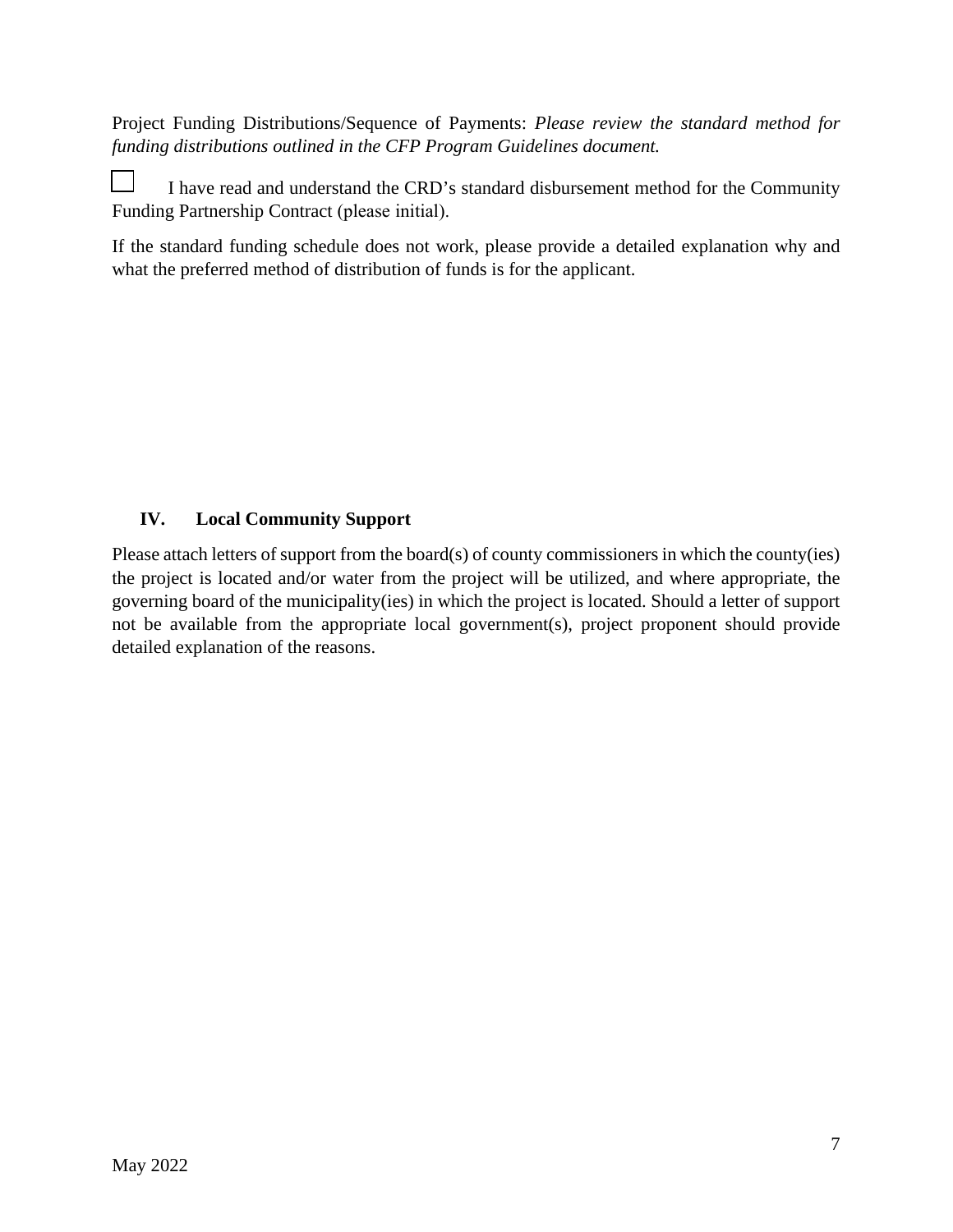#### **V. Colorado River District Mission Alignment**

Please review the Colorado River District Mission Statement, Strategic Plan and Partnership Projects Funding Program Framework. Describe how your project aligns with and supports the mission and strategic goals of the River District.

## **VI. Project Risk Analysis**

What precautions are being taken to mitigate potential project failures?

Is there anything in this project that may cause potential injury to vested absolute water rights? If yes, please explain.  $Yes \tVes \tVes$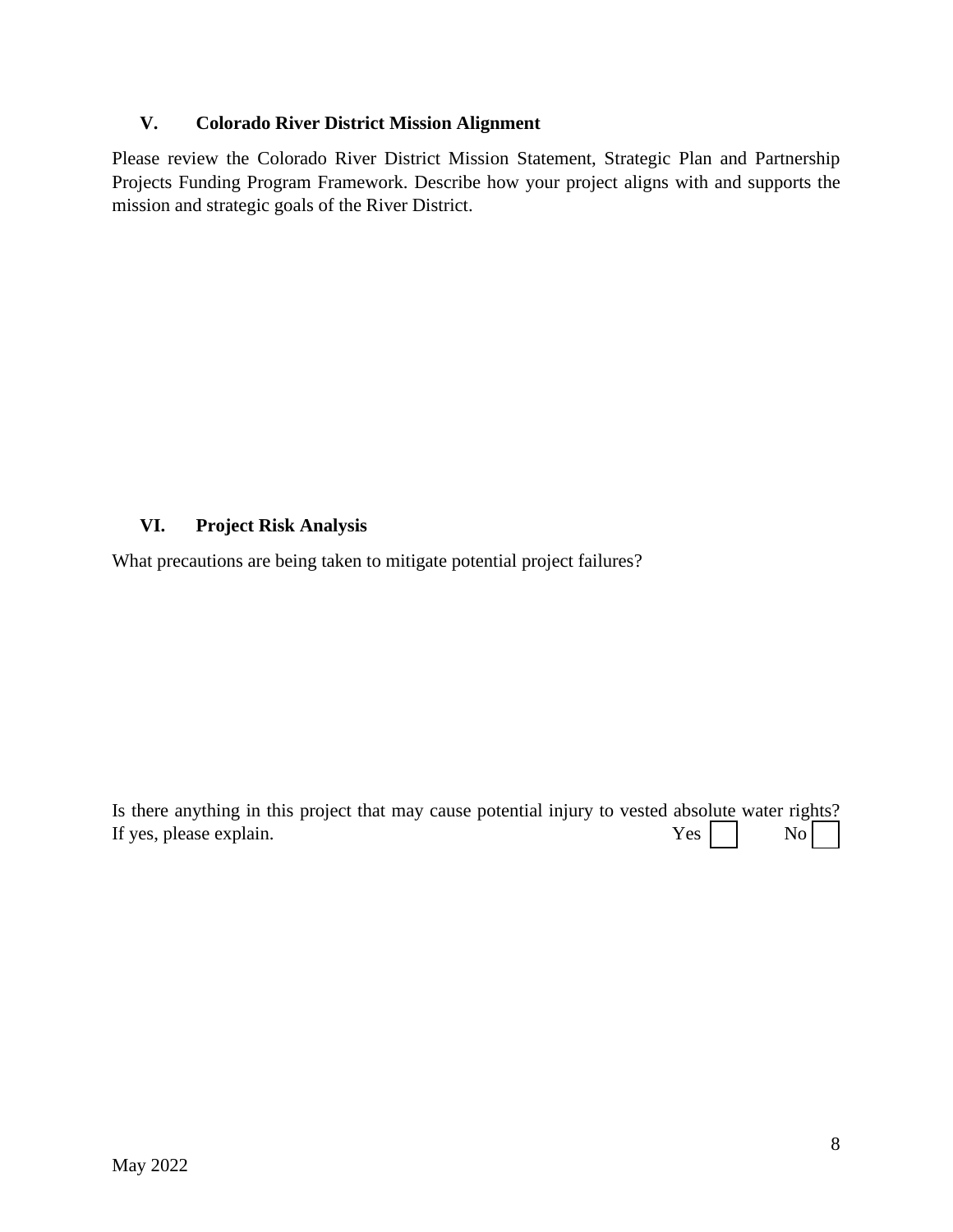|  |                         | Will this project potentially cause reduced return flows with any potential negative effects? |  |  |  |                 |  |
|--|-------------------------|-----------------------------------------------------------------------------------------------|--|--|--|-----------------|--|
|  | If yes, please explain. |                                                                                               |  |  |  | $Yes \fbox{No}$ |  |

## **VII. Additional Factors for Evaluation**

| Does this project preserve pre-Compact (i.e. appropriation date 1922 or earlier) water rights?<br>Explain. | Yes <sub>l</sub> |    |
|------------------------------------------------------------------------------------------------------------|------------------|----|
|                                                                                                            |                  |    |
|                                                                                                            |                  |    |
| Does this project have potential to cause injury to other water users?<br>Explain.                         | Yes              | No |

How does this funding request enhance the project's long-term viability?